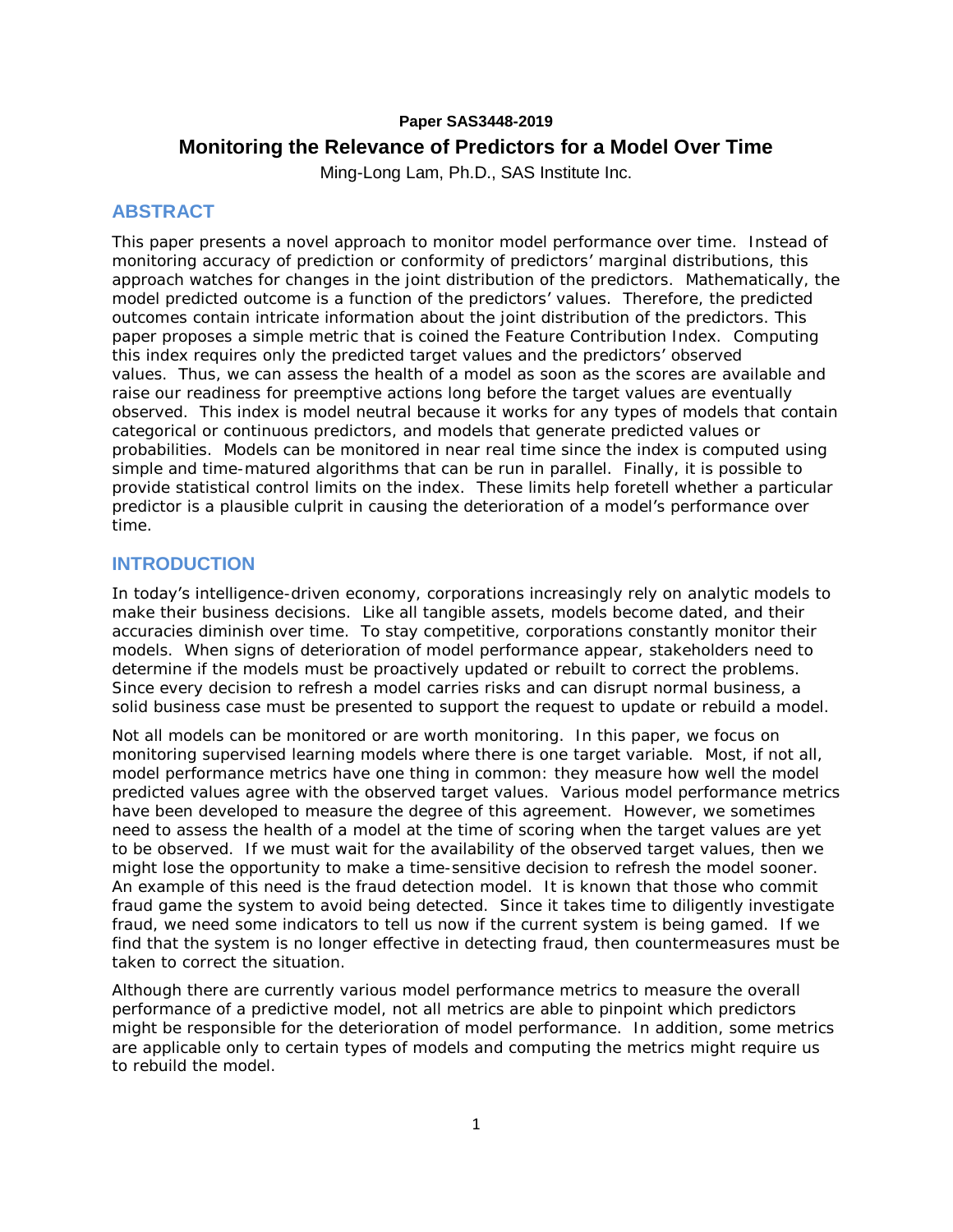This paper proposes a model performance metric coined the Feature Contribution Index. Only the predicted target values and the **predictors' values are needed** to calculate the index. Thus, we can assess the health of a model as soon as the model scores are available and take preemptive actions long before the target values are observed. This index is model neutral because it works for any types of models that contain categorical or continuous predictors, and models that generate predicted values or predicted probabilities. Models can be monitored in near real time since the index is computed using simple and robust algorithms that can be run in parallel. Finally, statistical control limits on the index can be provided. The statistical control limits can help determine whether a particular predictor is causing the deterioration of a model's health over time.

#### **IDEA CONCEPTION**

Loosely speaking, a supervised learning model is an algorithm that takes the values of predictors as inputs and computes the predicted value of the target variable as the output. The algorithm is constructed based on the assumptions made on the probability distribution of the data. The assumptions are the relationship between the target variable and the predictors, the covariance structure of the predictors, and the distribution of the target variable. In a linear regression model, for example, the relationship between the target variable and the predictors is linear, the covariance structure of the predictors is fixed, and the target variable follows a normal distribution that is parametrized by a mean and a constant variance. The mean of the target variable is the predicted value of the linear relationship.

When a supervised learning model does not perform, we mean that the model can no longer be used to describe the probability distribution of the current data. In other words, some assumptions made are no longer valid. Different metrics have been developed to check specific assumptions. For the linear regression model, the lack-of-fit test checks the linear relationship assumption. The test of homogeneity checks the constant target variable variance assumption. The Shapiro–Wilk test checks the normality assumption. In summary, checking the relationship between the target variable and the predictors and determining the probability distribution of the data assumptions requires the observed target values. When the target variable has yet to be observed, which is a common situation in applying the model to new data, these two groups of assumptions cannot be checked. However, we can still check for changes in the covariance structure of the predictors.

To compare the covariance structure of the predictors over time, we can use multivariate tests of equality of covariance matrices such as Box's M test. If we can put aside the argument of whether these tests can apply to our data (due to the assumptions requiring observed target values), these tests can be helpful. However, we often need to know which of the predictors have triggered the differences in the covariance structures in addition to simply knowing that the covariance structures have changed over time.

Let us study the linear regression model to generate ideas. Under this model, the predicted value of the *i*-th observation is  $\hat{y}_i = b_0 + \sum_{r=1}^k b_r x_{ir}$  where *k* is the number of predictors,  $b_0$  is the intercept,  $b_1, ..., b_k$  are the estimated regression coefficients, and  $x_{i1}, ..., x_{ik}$  are the values of the predictors in the *i*-th observation. Using the fact that  $\bar{y} = b_0 + \sum_{r=1}^k b_r \bar{x}_r$ , it can be shown that

$$
(\hat{y}_i - \bar{y})(x_{is} - \bar{x}_s) = \sum_{r=1}^k b_r (x_{ir} - \bar{x}_r)(x_{is} - \bar{x}_s)
$$
 for  $s = 1, ..., k$ .

Suppose *n* is the number of observations, then we have

$$
\frac{1}{n-1}\sum_{i=1}^{n}(\hat{y}_i-\bar{y})(x_{is}-\bar{x}_s)=\sum_{r=1}^{k}b_r\left(\frac{1}{n-1}\sum_{i=1}^{n}(x_{ir}-\bar{x}_r)(x_{is}-\bar{x}_s)\right).
$$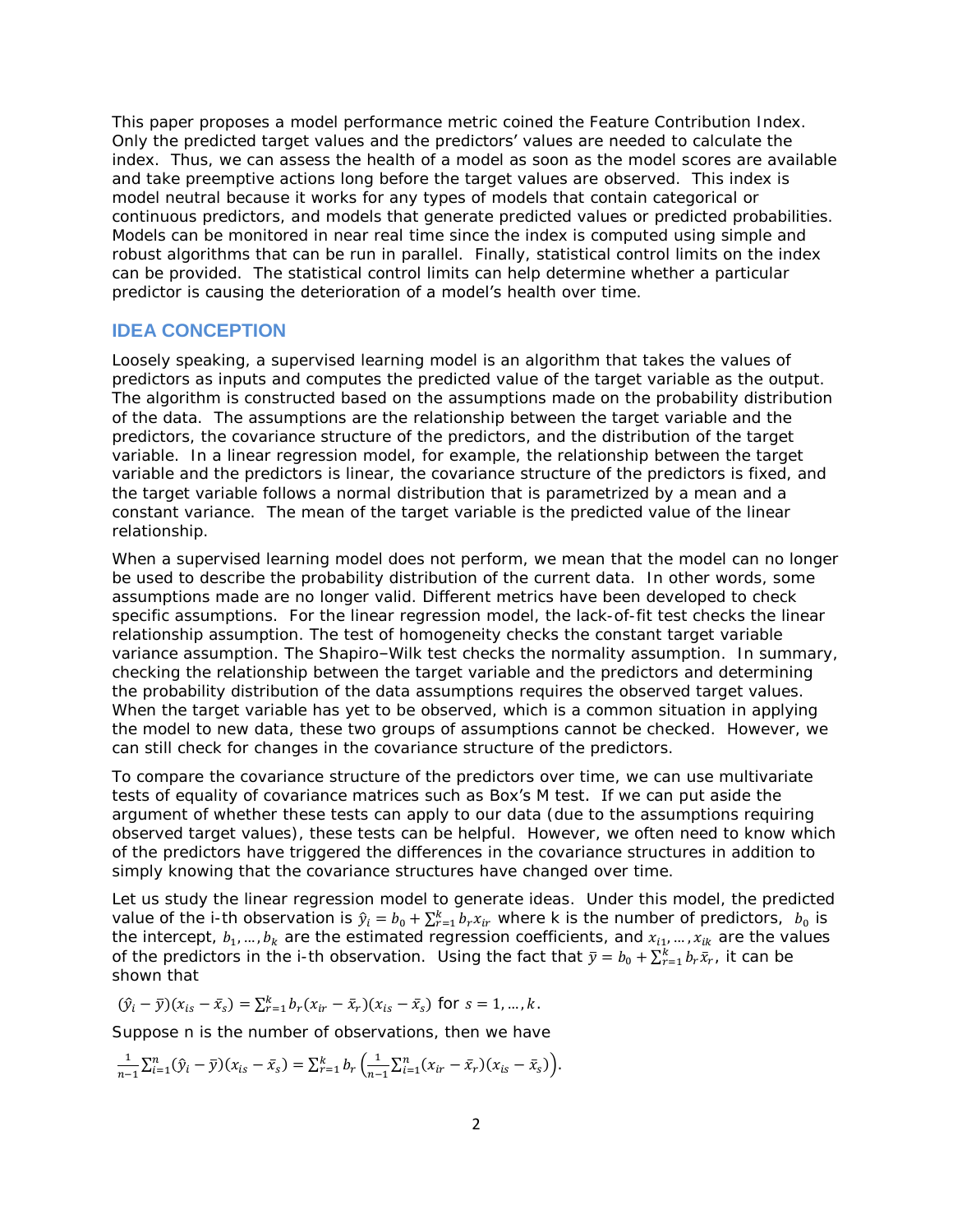The left-hand side of the equation is the observed covariance between the predicted values and the values of the *s*-th predictor. The right-hand side of the equation is a linear combination of the observed covariances between the values of each predictor and the *s*-th predictor.

When we apply this linear regression model to new data, the estimated regression coefficients are considered fixed. If the covariances among the predictors of the new data are the same as that of the training data, then the covariances between the predicted values and the values of the predictors of the new data should also be the same as that of the training data. The contraposition of this condition says that if the covariances between the predicted values and the values of the predictors of the new data are different from that of the training data, then the covariances between the predicted values and the values of the predictors of the new data should also be different from that of the training data. Therefore, if we compare the covariances between the predicted values and the values of the predictors with that of the training data, then we might be able to tell if the covariance structures of the predictors have changed.

#### **EXTENSION TO CATEGORICAL VARIABLES**

Next, we will attempt to extend the idea in the last section to categorical target variables or predictors. Let's take on the categorical target variable first. If we directly apply the idea in the previous section to the predicted category of a categorical target variable, then we must choose some thresholds for the predicted probabilities of the target categories. Instead of running into the arguments of choosing the "right" thresholds, we will apply the above idea to the predicted probabilities. In other words, we will use the correlation between each of the predicted probabilities with each of the predictors as our metrics.

We cannot break a categorical predictor into its individual levels. Under this constraint, we need to look outside of correlation for our metric. The Eta-Square statistic measures the association between an interval variable and a categorical variable in a general linear model. When the general linear model has only one categorical predictor, the Eta-Square value is equal to the model's R-Square value. The model's R-Square value is the square of the correlation value when the general linear model has only one interval predictor. Therefore, to use the same metric for both categorical predictors and interval predictors, we adopt the R-Square value as our metric and coin it the Feature Contribution Index.

#### **FEATURE CONTRIBUTION INDEX**

For a classification model where the target variable is categorical, the model outcome consists of the predicted probabilities. For a regression model where the target variable is continuous, the model outcome is the predicted value. In both types of models, the model outcome consists of one or more numeric values. We measure individual predictors' contribution to model performance by using the following procedure:

- 1. For each numeric value in the model outcome, perform the main effect analysis of variance on each individual predictor.
- 2. Measure the contribution of this predictor by the R-square statistic. For a categorical predictor, this is the full Eta-Squared statistic. For an interval predictor, this is the squared Pearson correlation coefficient.
- 3. For a categorical target, aggregate the contribution indices calculated in step two for each individual predicted probability. The aggregation method is discussed in the next section

The Feature Contribution Index is a numeric value between zero and one inclusively. A value of one indicates that the predictor solely determines the model outcomes. A value of zero indicates that the predictor has no bearing on the model outcomes.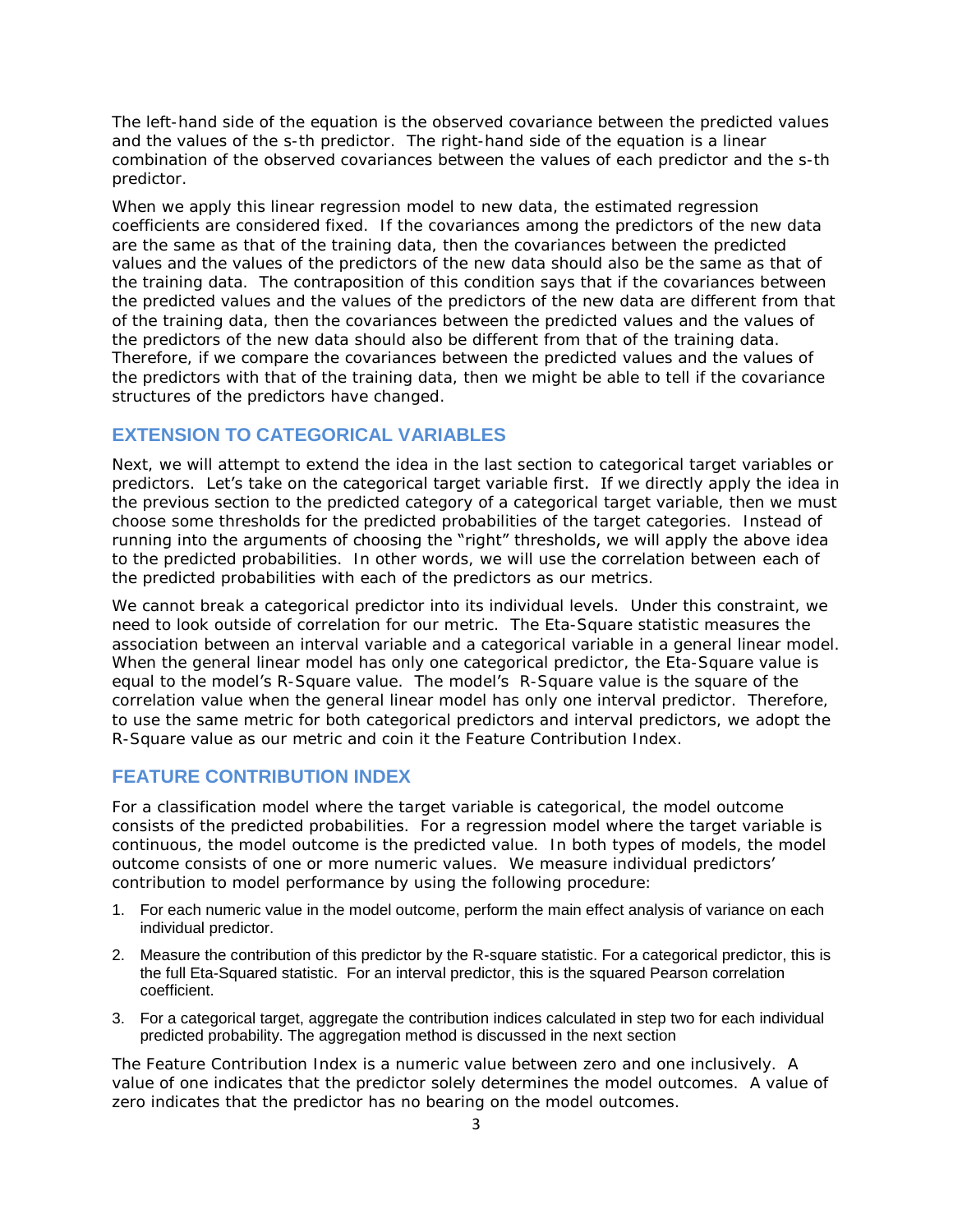## **AGGREGATION FOR A CATEGORICAL TARGET**

We calculate the Feature Contribution Index for each predicted probability in step two of the steps listed in the previous section. We want to come up with a single index for a categorical target since examining a single index is always more preferred than studying several indices for insights. This single index is a weighted sum of the individual Feature Contribution Indices. Without loss of generality, we require positive weights whose sum is one. We can consider two choices for weights. The first and the non-informative choice sets the weights equal to the reciprocal of the number of predicted probabilities. For example, the weights are 0.5 for a binary target. Another choice sets the weights equal to the observed relative frequencies (that is, proportions) of the target categories.

For a binary target variable, the choice of weight does not matter. Let p be the predicted probability of the event. Then  $1 - p$  is the predicted probability of the non-event. For a predictor x, CORR(x, 1-p) = - CORR(x, p). Therefore,  $(CORR(x, 1-p))^2 = (CORR(x, p))^2$ . Both sides of the equation are the R-Square statistics of the Feature Contribution Indices for the non-event and the event respectively. Since they are equal, any weighted sum of them will result in the same results provided the weights are positive and sum to one.

## **STATISTICAL CONTROL LIMITS**

Since our original goal is to monitor a model over time, we are more interested in studying the change or the trend of the R-Square statistics of each predictor than the R-square statistics themselves. In other words, we are more interested in the change of the R-Square statistics over time compared to a benchmark. An obvious choice for the benchmark is the R-Square statistics that are calculated on the training data.

Our hypothesis is that the predictors' covariance structure in each monitoring data is identical to that of the training data. Under this hypothesis, the R-Square statistics that are calculated on the monitoring data should be ideally the same as the R-Square statistics that are calculated on the training data. In practice, the R-Square statistics are different because of the usual random elements in observing the data. Our question is how much differences among the R-Square statistics can we tolerate before we drop the hypothesis? We address this question by constructing a confidence interval for the R-Square statistics at each time point. If we can agree that the R-square statistic is equal to the Eta-Square statistic for an interval predictor, then we can apply the interval inversion method (Kromrey and Bell 2010 and Steiger 2004) to construct a confidence interval for the Eta-Square statistic.

Let  $\eta_0^2$  be the Eta-Square statistic (that is, the benchmark value) calculated on the training data that have  $n$  observations. The corresponding  $F$  value is

 $F_0 = \frac{\eta_0^2}{(1 - \eta_0^2)} \times \frac{df_2}{df_1}$  with two degrees of freedom,  $df_1$  and  $df_2 = n - 1 - df_1$ .

For an interval predictor,  $df_1 = 1$ . For a categorical predictor,  $df_1$  is equal to the number of categories of the predictor. Suppose the confidence interval will have 100*p*% of coverage confidence, then, according to Kromrey and Bell (2010), the interval inversion method finds two values of the non-centrality parameter. One value is such that the observed *F* significance equals  $(1 - p)/2$ . Another value is such that the observed *F* significance equals  $(1 + p)/2$ . The FNONCT function in SAS<sup>®</sup> can calculate these two values of the noncentrality parameter for the *F* distribution. The function takes four arguments in the following order: the observed *F* value, the  $df_1$  value, the  $df_2$  value, and the desired *F* significance value. Since the FNONCT function uses a Newton-type algorithm to iteratively calculate a nonnegative non-centrality value, the function might return a missing value when the algorithm fails to converge. This might happen when the observed *F* value is relatively small.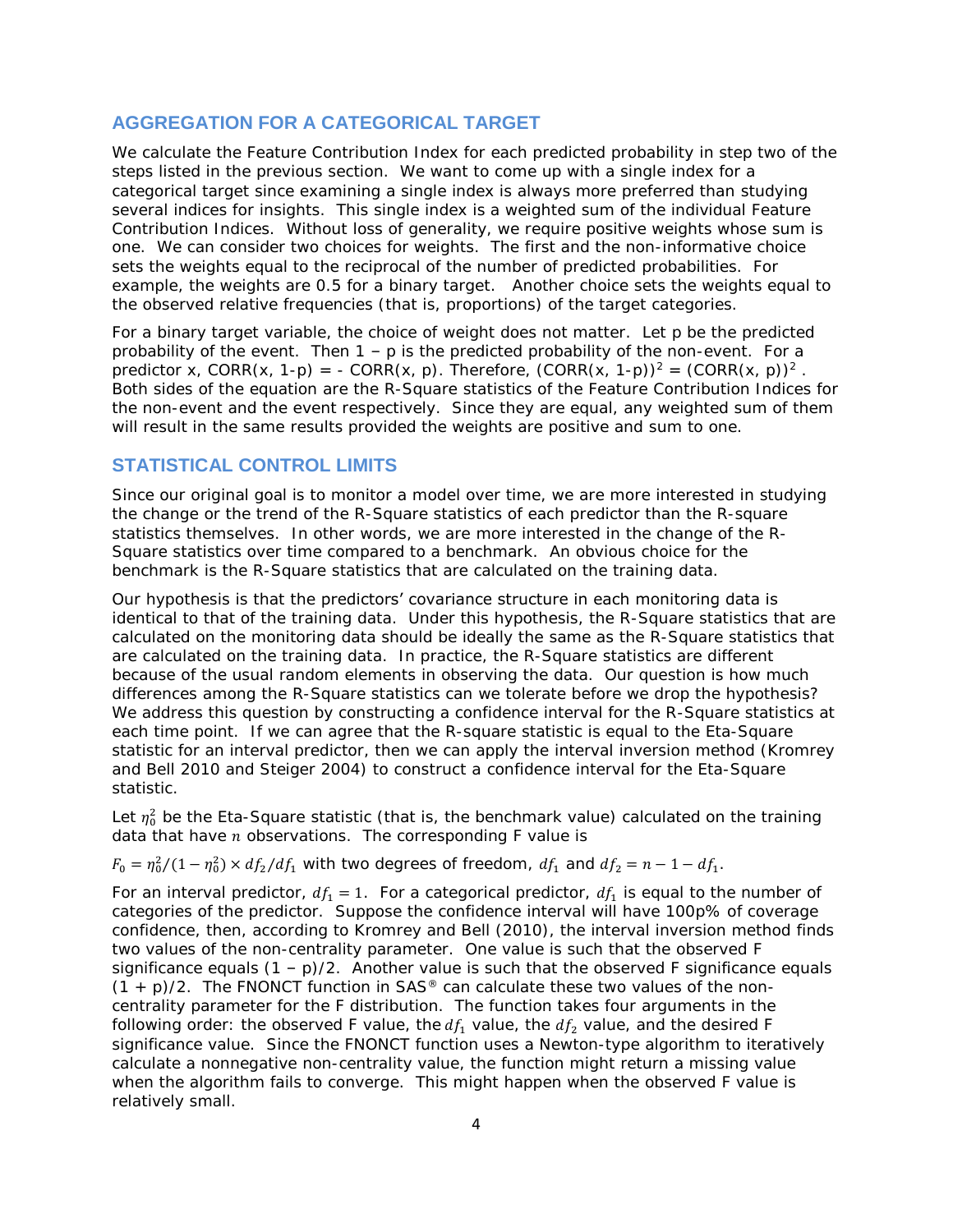Let NCP\_ETA\_L = FNONCT( $F_0$ ,  $df_1$ ,  $df_2$ , (1 +  $p$ )/2) and NCP\_ETA\_U = FNONCT( $F_0$ ,  $df_1$ ,  $df_2$ , (1 - *p*)/2). In a one-way analysis of variance, the non-centrality (NC) parameter of the F test is equal to the sum of squares of the model (SSM) divided by the mean squares error (MSE) (MSE = SSE /  $df_2$ ). The Eta-Square statistic is equal to SSM / (SSM + SSE). Thus, the Eta-Square statistic is equal to NC / (NC +  $df<sub>2</sub>$ ). Using this simple relationship, the lower confidence limit for Eta-Square is NCP\_ETA\_L / (NCP\_ETA\_L +  $df_2$ ) and the upper confidence limit for Eta-Square is NCP\_ETA\_U / (NCP\_ETA\_U +  $df_2$ ). Please beware that the formula that we used is slightly different from that in Kromrey and Bell (2010). In their paper, Kromrey and Bell used the sample size *n* instead of  $df_2$ . Because of this difference, our control limits are slightly wider than the control limits proposed by Kromrey and Bell.

When we score the model on a monitoring data set, we assume that the predictors' covariance structure remains unchanged from that of the training data. Under this assumption, we would expect the *actual* Eta-Square values of the monitoring data are not different from the benchmark values. Therefore, we will use the  $\eta_0^2$  for constructing the limits. The  $df_1$  value stays the same despite the possibility of not observing all the categories of the categorical predictor (otherwise, we unknowingly changed the covariance structure). The  $df_2$  value is equal to the number of observations in the monitoring data. Since we treat  $\eta_0^2$ , which is itself a random variable, as fixed benchmarks for the monitoring data, we should call the limits the control limits to avoid any statistical issues. This is because we cannot ensure that the coverage confidence is actually the nominal value 100*p*%.

Finally, if the Eta-Square statistics that are calculated on the monitoring data are outside the control limits, then we have reasons to suspect that the predictors' covariance structure might have changed.

#### **SAS MACROS**

The following three SAS macros were developed for calculating the Feature Contribution Index:

- 1. The Compute\_FCI\_NomPred macro computes the Feature Contribution Indices for a list of categorical predictors.
- 2. The Compute\_FCI\_IntPred macro computes the Feature Contribution Indices for a list of interval predictors.
- 3. The Compute FCI macro reads input specifications, calls the Compute FCI NomPred and the Compute\_FCI\_IntPred macros to compute the Feature Contribution Indices, and returns the indices in the specified data.

These macros require that the model outcomes are already available in the input monitoring data. You can download these macros from

<https://support.sas.com/downloads/package.htm?pid=2225> and the accompanying documentation from [http://support.sas.com/documentation/prod](http://support.sas.com/documentation/prod-p/mdlmgr/14.2/en/PDF/SMM142_FCI_Macros.pdf)[p/mdlmgr/14.2/en/PDF/SMM142\\_FCI\\_Macros.pdf.](http://support.sas.com/documentation/prod-p/mdlmgr/14.2/en/PDF/SMM142_FCI_Macros.pdf)

A fourth macro, Create\_FCI\_Report, was later developed for facilitating the entire process. It bypasses the Compute FCI macro and directly calls the Compute FCI NomPred macro and the Compute\_FCI\_IntPred macro. In addition, it generates professionally formatted tables and charts. In the future, the Create\_FCI\_Report macro will be available for download and publish. In the meantime, interested readers can contact the author directly to obtain the Create\_FCI\_Report macro.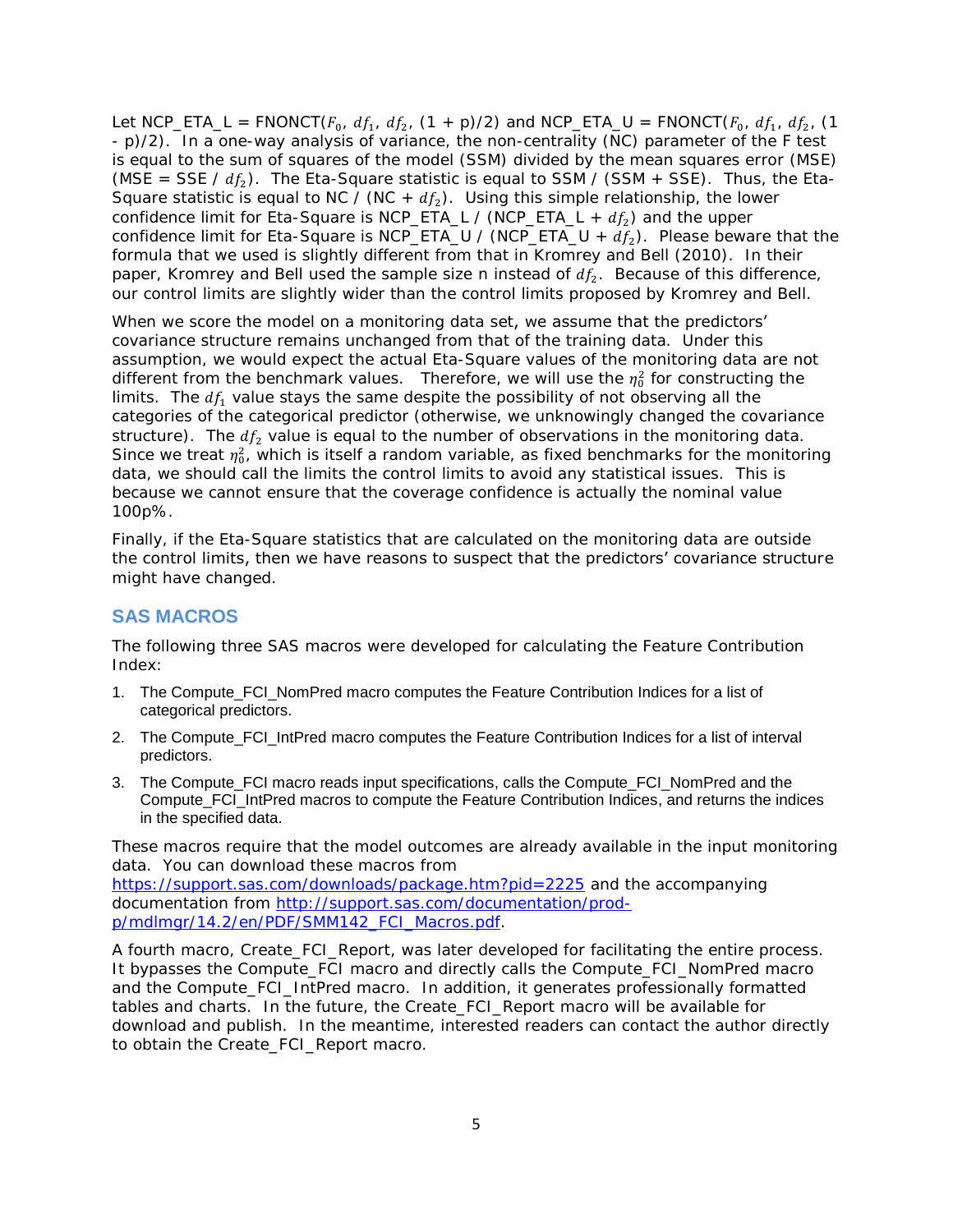#### **SIMULATION STUDY**

After we determine that the predictors' covariance structure has changed over time, our next task is to determine which of the predictors have triggered the change. This task is more difficult than it looks.

Let us use the linear regression example to aid our discussion. Recall that the covariance between a predictor and the predicted value is a linear combination of the individual covariances between two predictors. Mathematically, this is

$$
\frac{1}{n-1}\sum_{i=1}^{n}(\hat{y}_i-\bar{y})(x_{is}-\bar{x}_s)=\sum_{r=1}^{k}b_r\left(\frac{1}{n-1}\sum_{i=1}^{n}(x_{ir}-\bar{x}_r)(x_{is}-\bar{x}_s)\right).
$$

Without loss of generality, let us consider the scenario where only the covariance between the first two predictors has changed but not their individual variances. This change will affect the covariance between the first predictor and the predicted value. Convoluted with the sign of the regression coefficient of the first predictor in the benchmark model, the covariance between the first predictor and the predicted value will increase or decrease. Similarly, the covariance between the second predictor and the predicted value will increase or decrease. When we notice that only the Feature Contribution Indices of a pair of predictors are outside the control limits, we might conclude that the covariance between that pair of predictors has changed.

In another scenario, the variance of the first predictor has changed. In other words, the distance between  $x_{i1} - \bar{x}_1$  has changed for  $i = 1, ..., n$ . This change will affect all the covariances that involve the first predictor. Since either  $r = 1$  or  $s = 1$ , all the covariances between a predictor and the predicted value will be affected. When we notice that all the Feature Contribution Indices are outside the control limits, we need to compare the predictors' variance and their covariances with the benchmark value. An inadequacy of the Feature Contribution Index is the scenario where we do not come to any conclusions after studying these comparisons.

In our final scenario, only the mean of the first predictor has changed. This will not affect any covariances. Thus, we will not see any Feature Contribution Indices outside the control limits. If we are not concerned about the shifts of any means, then this is a good feature of the Feature Contribution Index as we have one thing less to check. Otherwise, this is another inadequacy of the Feature Contribution Index and we must turn to other diagnostic methods instead.

We are going to use a simulation study to illustrate the above three scenarios, demonstrate the steps of calling the macros, and review the results. The predictors are, namely, X1 and X2. The target variable is y whose expectation is  $E(Y) = -3 + 4 \times X1 + 2 \times X2$ .

A normal random noise with zero mean and unit variance is added to E(Y) to obtain the observed Y. In the training data, which contains 1000 observations, the predictors have zero means, unit variances, and are uncorrelated (that is, zero correlations). The ordinary least squares estimate of the model is  $\hat{v} = -2.9762 + 4.0061 * X1 + 1.9721 * X2$ .

## **SCENARIO 1: CHANGE CORRELATION**

Seven monitoring data sets, each containing 100 observations, are simulated. The predictors' covariance structures are the same as that in the training data except for the correlation between the two predictors. Here are the changes to the correlations that are simulated in the five monitoring data sets:

- 1. The correlation between X1 and X2 is 0.0, i.e., no change.
- 2. The correlation between X1 and X2 is -0.4.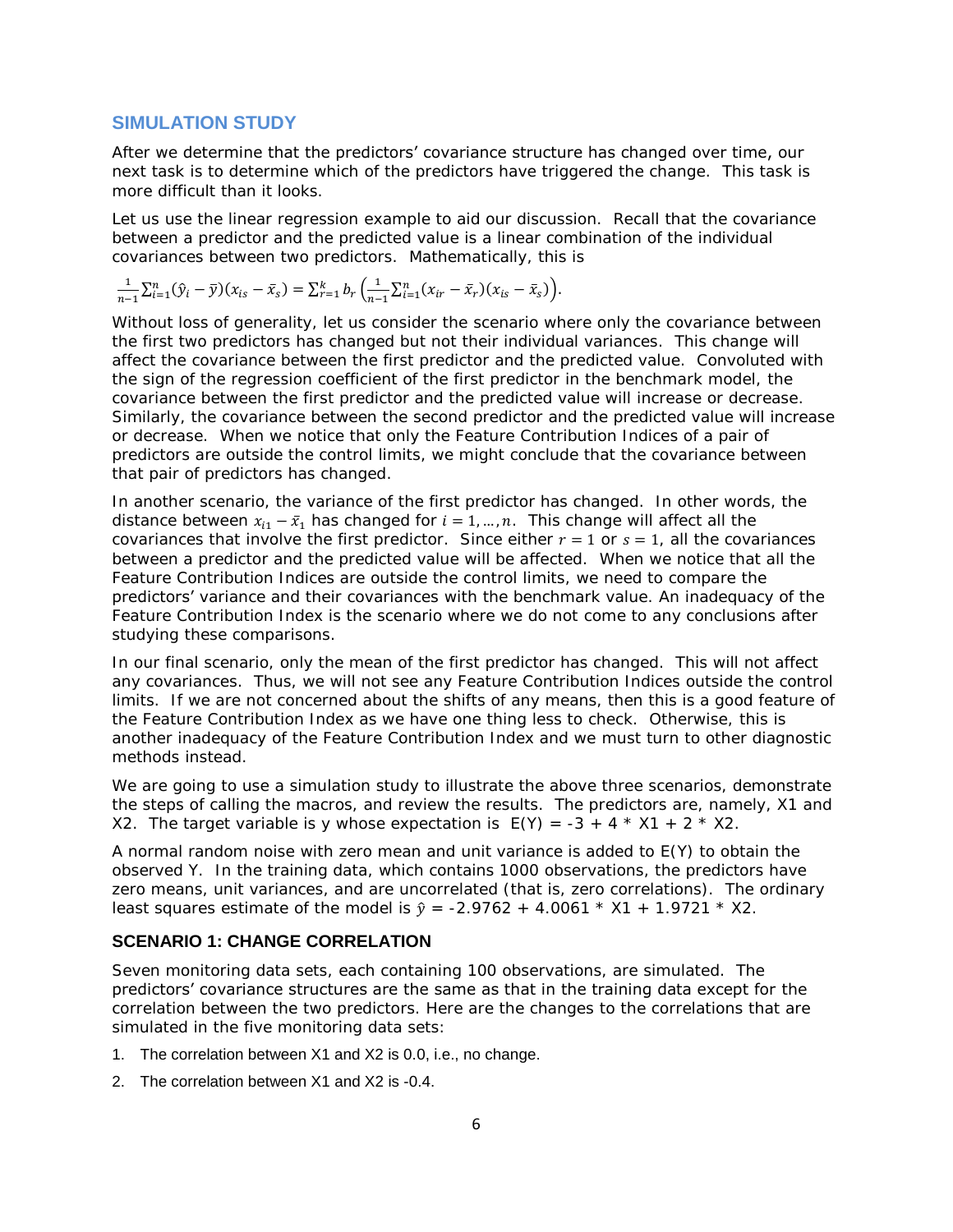- 3. The correlation between X1 and X2 is -0.2.
- 4. The correlation between X1 and X2 is +0.2.
- 5. The correlation between X1 and X2 is +0.4.

After we score the data sets, our first instinct is to compare the distributions of the predicted values with that of the benchmark training data (the ID column). The box-plots in [Figure](#page-6-0) 1 help us visualize the comparison. At a first glance, although the distributions have different ranges, they are visually indifferent based on metrics such as the means and the medians. If we compare their interquartile ranges, then we may suspect that the distributions in the second and the fifth monitoring data sets have changed because their interquartile ranges are shorter than others. Therefore, visually comparing distributions might not enable us to realize that the predictors' covariance structures have changed.



<span id="page-6-0"></span>**Figure 1. Box Plots of Predicted Values Across Monitoring Data Sets for Scenario 1**

The panel chart in [Figure](#page-7-0) 2 shows the Feature Contribution Indices of the predictors across the monitoring data sets. The benchmark index is subtracted from the indices and the control limits so that all the graphs are drawn using the same scale. Therefore, the vertical axis tells the change from the benchmark index. Finally, the graphs are shown in descending level of the benchmark indices (the value of the level is inside the parentheses of the individual chart titles). This enables us to focus on the predictors that contribute more to the model outcome in the benchmark data.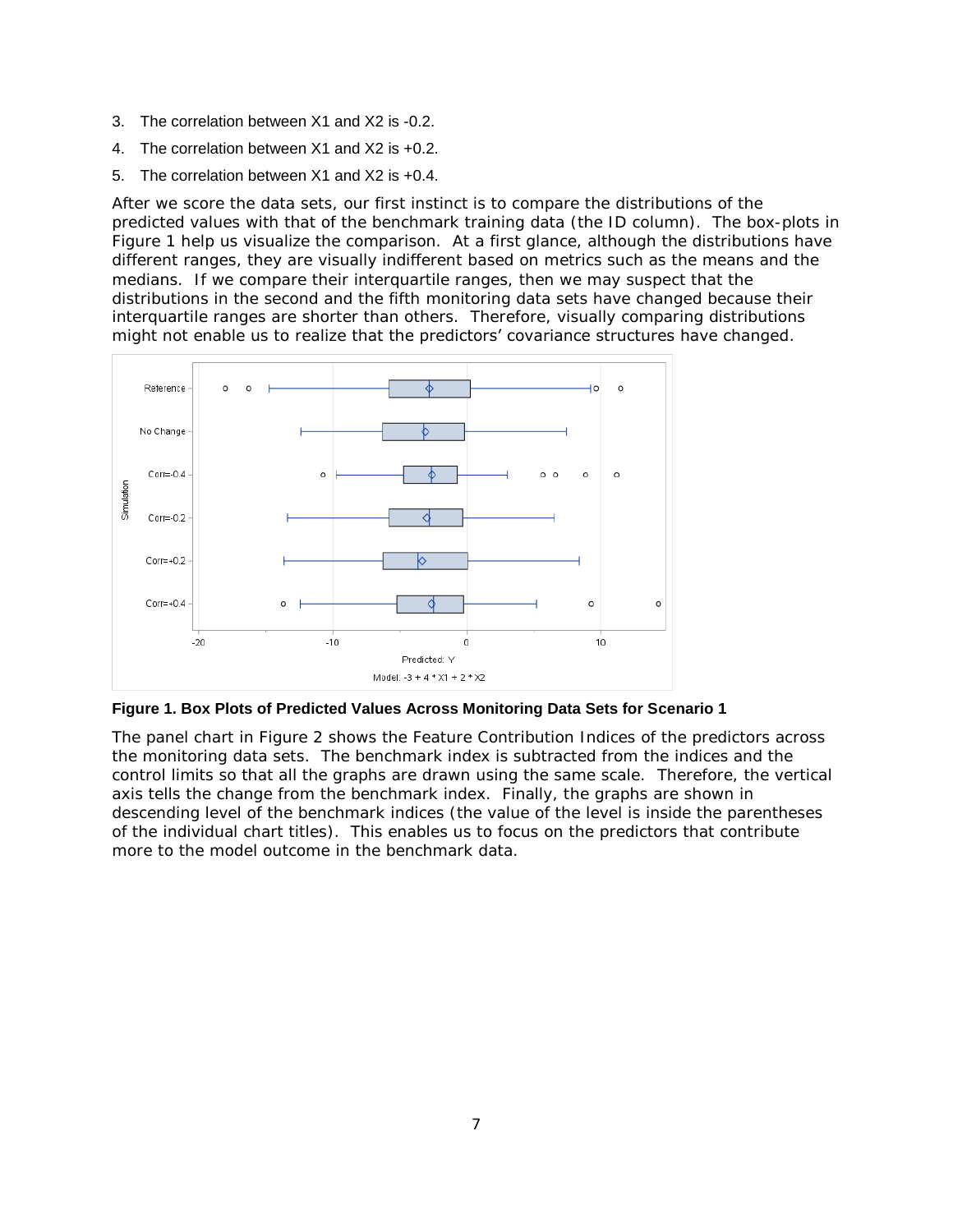

<span id="page-7-0"></span>**Figure 2. Feature Contribution Indices of Predictors Across Monitoring Data Sets for Scenario 1**

[Table](#page-7-1) 1 shows the Feature Contribution Indices of the five monitoring data sets and the benchmark training data (the Reference column). The out-of-bound values are highlighted in red.

| <b>Predictor</b> | Reference | No Change | $Corr=-0.4$ | $Corr=-0.2$ | $Corr=0.2$ | $Corr=0.4$ |
|------------------|-----------|-----------|-------------|-------------|------------|------------|
| V1               | 81.1%     | 79.6%     | 72.5%       | 79.1%       | 84.0%      | 84.4%      |
| Х2               | 18.8%     | 16.3%     | 0.0%        | 7.9%        | 30.9%      | 45.6%      |

<span id="page-7-1"></span>**Table 1. Feature Contribution Indices of Predictors for Scenario 1**

Ideally, we want to see that the indices of both perturbed predictors in each monitoring data set are outside the control limit (for example, X1 and X2 in the fourth monitoring data set that is labeled Corr=0.2). Since the monitoring data has only 100 observations, which is one-tenth the number of observations in the training data, the ideal results may not occur in every scenario unless the correlations become apparently stronger.

## **SCENARIO 2: CHANGE STANDARD DEVIATION**

Four monitoring data sets, each containing 100 observations, are simulated. The predictors' covariance structures are the same as that in the training data except for the standard deviations of the predictors. Here are the changes to the standard deviation that are simulated in the four monitoring data sets:

- 1. The standard deviations of X1 and X2 are 1, i.e., No Change.
- 2. The standard deviation of X1 is 0.8 and that of X2 is 1.
- 3. The standard deviation of X1 is 1 and that of X2 is 1.25.
- 4. The standard deviation of X1 is 0.8 and that of X2 is 1.25.

A comparison of the distributions shows more distinct differences than what was found in the first scenario [\(Figure 3\)](#page-8-0). The ranges and the interquartile ranges are visually different. However, the medians are seemingly the same.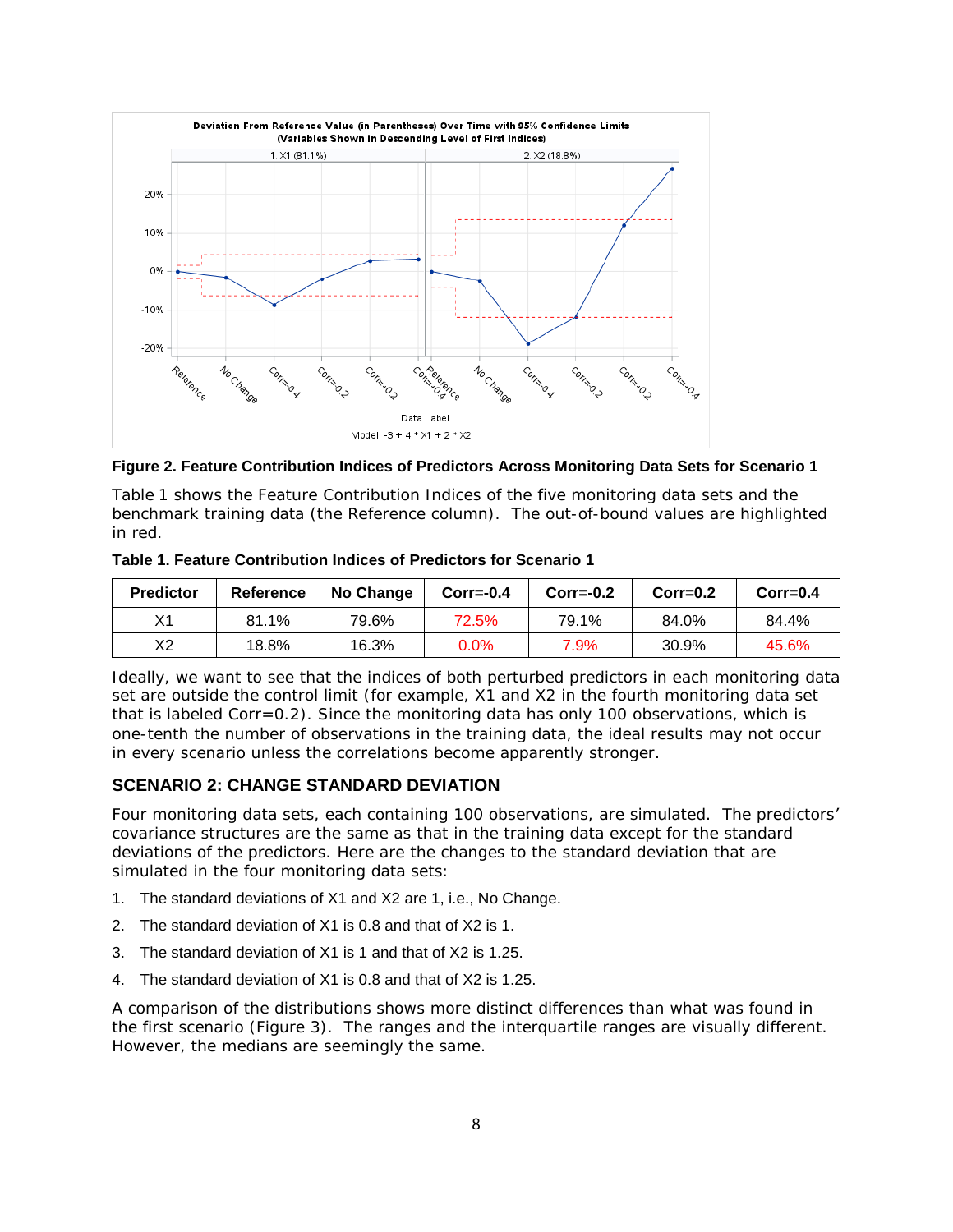

<span id="page-8-0"></span>**Figure 3. Box Plots of Predicted Values Across Monitoring Data Sets for Scenario 2**

The panel chart in [Figure 4](#page-8-1) shows the Feature Contribution Indices of the predictors across the four monitoring data sets. Since X1 has the highest benchmark index, a change in the standard deviation of any predictor (including X1) in the monitoring data set will trigger a stronger ripple effect on the X1's index. On the contrary, X2 has the lowest benchmark index, only a change in its own standard deviation plus another change of X1's standard deviation in the monitoring data set can affect its index.



<span id="page-8-1"></span>

[Table 2](#page-9-0) shows the Feature Contribution Indices of the four monitoring data sets and the benchmark training data (the Reference column). The out-of-bound values are highlighted in red.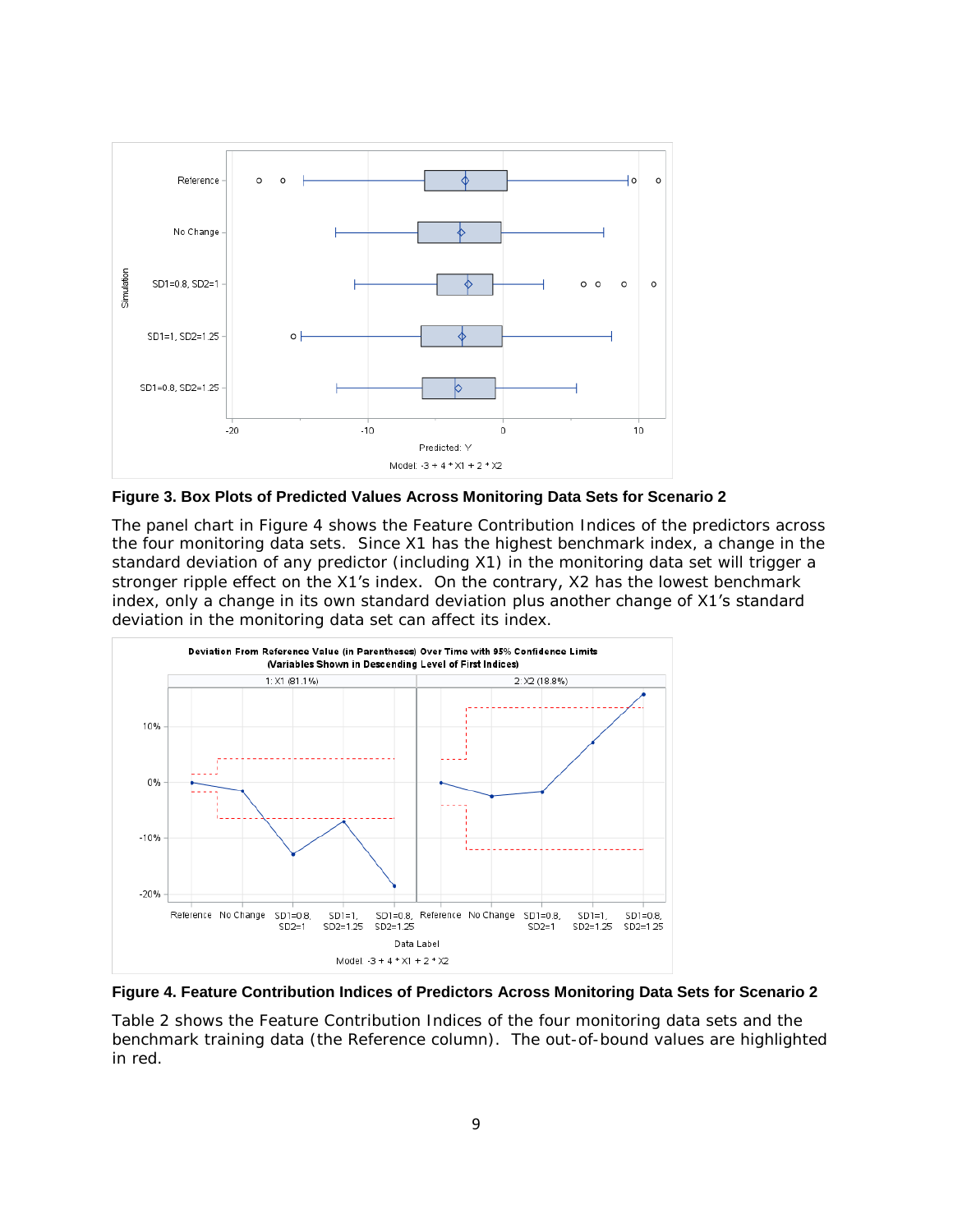| <b>Predictor</b> | Reference | No Change | $SD1 = 0.8$ &<br>$SD2 = 1.0$ | $SD1 = 1.0$ &<br>$SD2 = 1.25$ | $SD1 = 0.8$ &<br>$SD2 = 1.25$ |
|------------------|-----------|-----------|------------------------------|-------------------------------|-------------------------------|
| Χ1               | 81.1%     | 79.6%     | 68.3%                        | 74.1%                         | 62.6%                         |
| X2               | 18.8%     | 16.3%     | 17.1%                        | 26.0%                         | 34.6%                         |

<span id="page-9-0"></span>**Table 2. Feature Contribution Indices of Predictors for Scenario 2**

Although we have not proved this fact mathematically, we notice that changing the standard deviation of a predictor will drastically magnify or shrink its Feature Contribution Index. For example, changing only the standard deviation of X2 from 1 to 1.25 in the third monitoring data set will magnify its index approximately 1.4 times (from 18.8% to 26.0%). The magnitudes of the changes might be even bigger when the standard deviations of other predictors also change.

## **SCENARIO 3: CHANGE THE MEAN**

Four monitoring data sets, each containing 100 observations, are simulated. The predictors' covariance structures are the same as that in the training data except for the means of the predictors. Here are the simulated changes to the mean in the four monitoring data sets:

- 1. The means of X1 and X2 are both 0, i.e., No Change.
- 2. The mean of X1 is -10 and that of X2 is 0.
- 3. The mean of X1 is 0 and that of X2 is 20.
- 4. The mean of X1 is -10 and that of X2 is 20.

The box-plots in [Figure 5](#page-9-1) show that the distributions have very different medians, but the ranges are similar. This is expected since we changed only the means of the predictors but not their covariance structures.



<span id="page-9-1"></span>**Figure 5. Box Plots of Predicted Values Across Monitoring Data Sets for Scenario 3**

The panel chart in [Figure 6](#page-10-0) shows the indices of the predictors across the data sets. All the indices are within the control limits. We do expect this because the indices are designed to detect changes in the covariance structures (including standard deviations and correlations), but not changes in the means.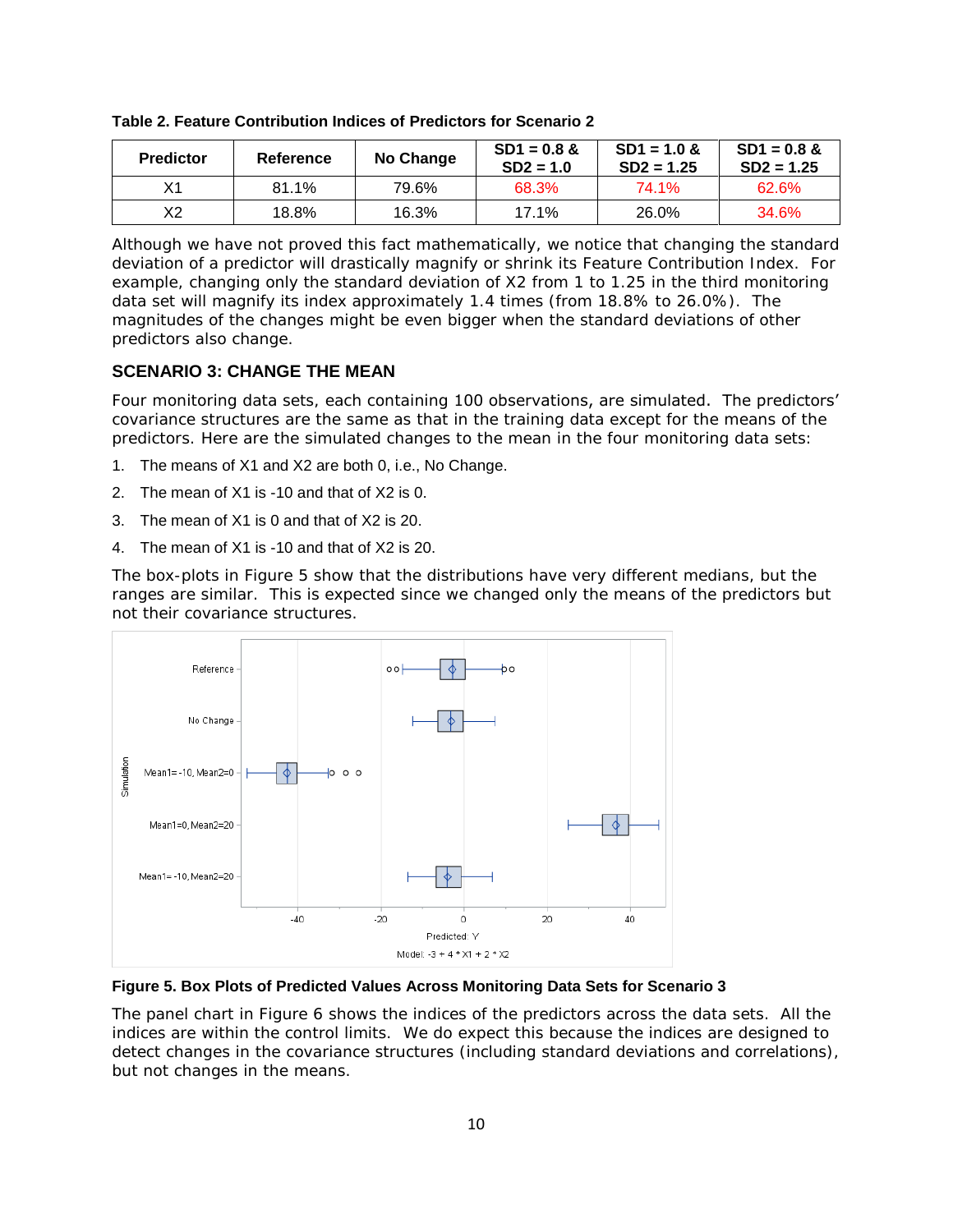

<span id="page-10-0"></span>**Figure 6. Feature Contribution Indices of Predictors Across Monitoring Data Sets for Scenario 3**

[Table 3](#page-10-1) shows the Feature Contribution Indices of the four monitoring data sets and the benchmark training data (the Reference column). The out-of-bound values, if any, are highlighted in red.

| <b>Predictor</b> | <b>Reference</b> | No Change | Mean1 = $-10 &$<br>Means $= 0$ | Mean1 = $0 &$<br>Means = $20$ | Mean1 = $-10 &$<br>Means = $20$ |
|------------------|------------------|-----------|--------------------------------|-------------------------------|---------------------------------|
| Х1               | 81.1%            | 79.6%     | 77.9%                          | 81.8%                         | 80.6%                           |
| Х2               | 18.8%            | 16.3%     | 9.7%                           | 18.4%                         | 17.2%                           |

<span id="page-10-1"></span>**Table 3. Feature Contribution Indices of Predictors for Scenario 3**

## **ANALYSIS EXAMPLE**

 $\overline{\phantom{a}}$ 

Finally, we will illustrate our method using a real-life data set. The data in this example describes the historical usage patterns along with the weather data about the bike rental demand in the Capital Bikeshare program in Washington, D.C. The data is available on the Kaggle site<sup>1</sup>. The original data was provided by Fanaee-T and Gama (2014).

For the sake of discussion, we are going to build a Poisson regression model to predict the total number of rentals (that is, count). The data originally covers 10,886 rental records dated from January 1, 2011 to December 31, 2012. We create the training data and four monitoring data sets based on the rental dates. The training data consists of all rentals in 2011 and it has 5,422 observations. The first monitoring data set consists of rentals in the first quarter of 2012 (that is, January to March) and has 1,363 observations. The second monitoring data set consists of rentals in the second quarter of 2012 (that is, April to June) and has 1,366 observations. The third monitoring data set consists of rentals from the third quarter of 2012 and it has 1,368 observations. Finally, the fourth monitoring data set consists of rentals from the fourth quarter of 2012 and has 1,367 observations.

A few categorical variables are created so that the Poisson regression model is more predictive. For example, the rental\_hour\_group variable is created by grouping values of the rental hour variable. The grouping is determined mostly due to business reason. The

<sup>1</sup> [https://www.kaggle.com/c/bike-sharing-demand.](https://www.kaggle.com/c/bike-sharing-demand)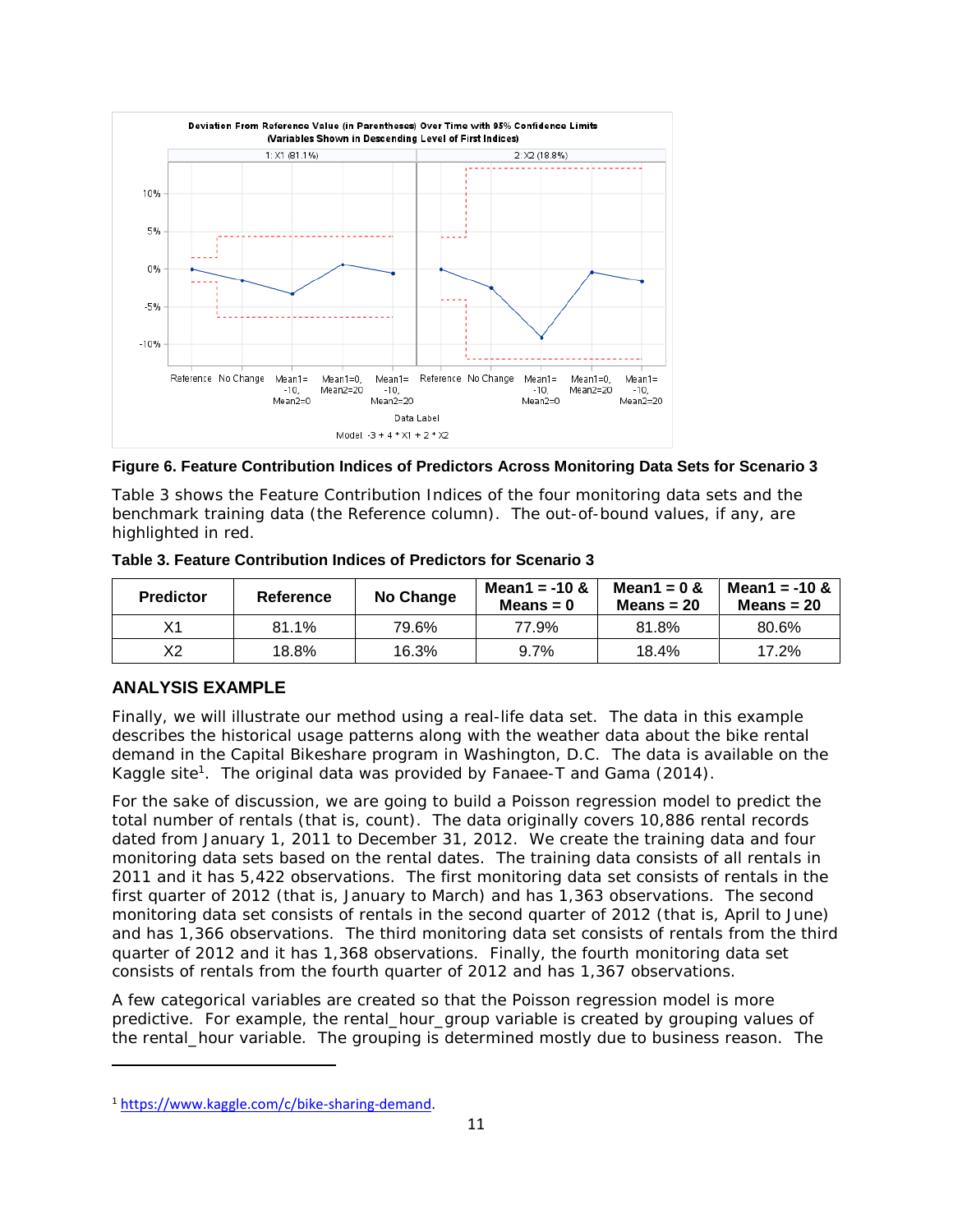Poisson regression algorithm converged. Plotting the predicted counts versus the observed counts assure us that the model fits the data well [\(Figure 7\)](#page-11-0). Thus, we will use this model result for our discussion.



#### <span id="page-11-0"></span>**Figure 7. Predicted Counts Versus the Observed Counts of the Poisson Regression Model**

Table 4 shows the parameter estimates of the Poisson regression model. The type III likelihood ratio tests of all the predictors are significant at the 0.01% level.

| <b>Measurement Level</b> | <b>Parameter</b>  | Level          | DF                                                                                                                                                                                                          | <b>Estimate</b> |  |  |
|--------------------------|-------------------|----------------|-------------------------------------------------------------------------------------------------------------------------------------------------------------------------------------------------------------|-----------------|--|--|
|                          | Intercept         |                | 1                                                                                                                                                                                                           | 3.9253          |  |  |
|                          |                   | $\mathbf 0$    | 0                                                                                                                                                                                                           | 0               |  |  |
|                          | holiday           | 1              | 1                                                                                                                                                                                                           | 0.0539          |  |  |
|                          |                   | 1              | 1                                                                                                                                                                                                           | $-0.0270$       |  |  |
|                          |                   | $\overline{2}$ | 1                                                                                                                                                                                                           | $-0.0665$       |  |  |
|                          |                   | 3              | 1                                                                                                                                                                                                           | $-0.0562$       |  |  |
|                          | rental_weekday    | $\overline{4}$ | 1                                                                                                                                                                                                           | $-0.1220$       |  |  |
|                          |                   | 5              | 1<br>1                                                                                                                                                                                                      |                 |  |  |
|                          |                   | 6              | $-0.0518$<br>0.0144<br>0<br>0<br>1<br>$-1.9459$<br>1<br>0.6220<br>1<br>0.4495<br>1<br>0.6151<br>1<br>1.0955<br>0<br>0<br>0<br>$\Omega$<br>1<br>$-0.0602$<br>1<br>$-0.4314$<br>1<br>0.0406<br>1<br>$-0.0014$ |                 |  |  |
| Nominal                  |                   | $\overline{7}$ |                                                                                                                                                                                                             |                 |  |  |
|                          |                   | 2AM - 5AM      |                                                                                                                                                                                                             |                 |  |  |
|                          |                   | 6AM - 8AM      |                                                                                                                                                                                                             |                 |  |  |
|                          | rental_hour_group | 9AM - 11AM     |                                                                                                                                                                                                             |                 |  |  |
|                          |                   | 12NOON - 4PM   |                                                                                                                                                                                                             |                 |  |  |
|                          |                   | 5PM - 7PM      |                                                                                                                                                                                                             |                 |  |  |
|                          |                   | 8PM - 1AM      |                                                                                                                                                                                                             |                 |  |  |
|                          |                   | 1              |                                                                                                                                                                                                             |                 |  |  |
|                          | weather           | $\overline{2}$ |                                                                                                                                                                                                             |                 |  |  |
|                          |                   | 3              |                                                                                                                                                                                                             |                 |  |  |
|                          | temp              |                |                                                                                                                                                                                                             |                 |  |  |
| Interval                 | humidity          |                |                                                                                                                                                                                                             |                 |  |  |
|                          | windspeed         |                | $\mathbf 1$                                                                                                                                                                                                 | $-0.0037$       |  |  |

**Table 4. Parameter Estimates of the Poisson Regression Model**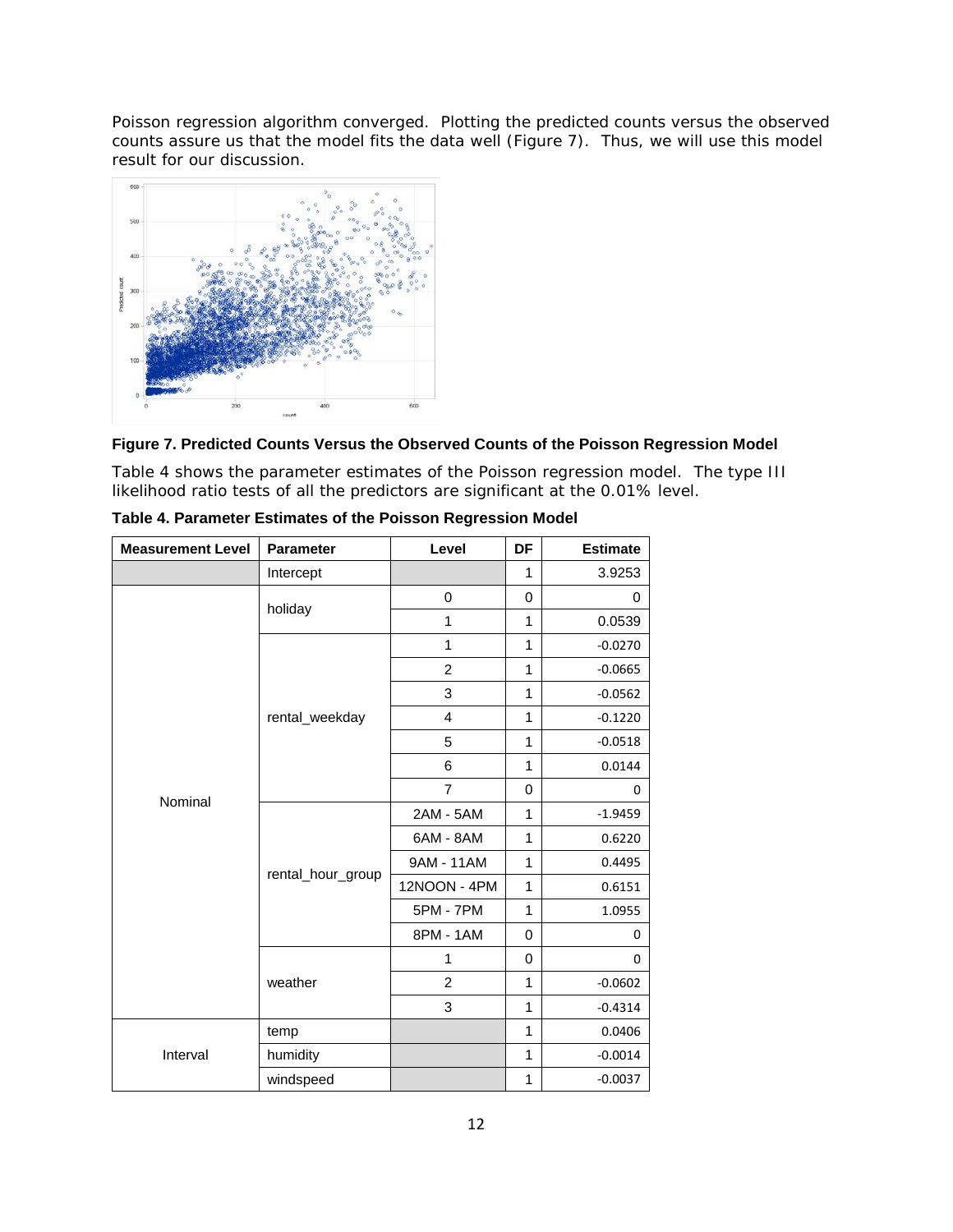Next, we will apply this model to the four monitoring data sets. [Figure 8](#page-12-0) shows the Feature Contribution Indices of all predictors in the training data and the four monitoring data sets. Overall, there are no drastic changes among the indices. The more noticeable changes are at the humidity (the relative humidity), the season (the season indicator), and the temp (the hourly temperature) predictors. Since the monitoring data sets are characterized by the rental dates (for example, in the first monitoring data set, season equals 1 for all observations, and humidity and temp varies within the winter-characterized ranges), the spreads of the humidity, the season, and the temp predictors in a monitoring data might be narrower than that in the benchmark data.



<span id="page-12-0"></span>**Figure 8. Feature Contribution Indices of the Monitoring Data for the Analysis Example**

We will next review the Feature Contribution Indices of the predictors individually [\(Figure](#page-13-0)  [9\)](#page-13-0). You should notice that the weekend predictor does not have control limits. The LOG messages show that the FNONCT functions ran into computational problems and could not return values. Since the Feature Contribution Index of the weekend predictor is almost zero in the benchmark training data, we do anticipate this problem. Therefore, we can safely put this undesirable result aside.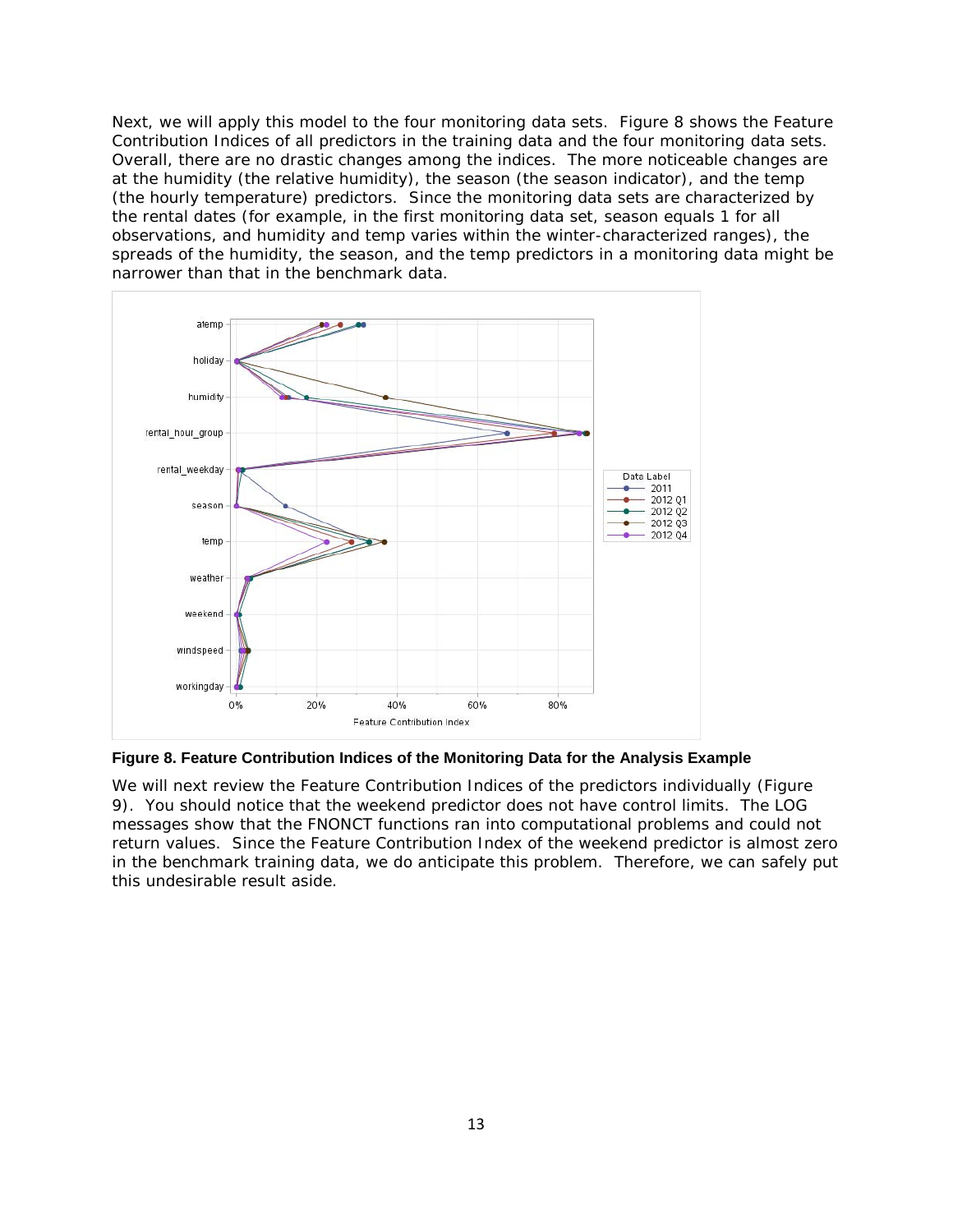

<span id="page-13-0"></span>**Figure 9. Feature Contribution Indices of Predictors Across Monitoring Data Sets for the Analysis Example**

[Table 5](#page-13-1) shows the Feature Contribution Indices of the four monitoring data sets and the benchmark training data (the ID column). The out-of-bound values are highlighted in red.

| <b>Measurement</b><br>Level | <b>Predictor</b>  | 2011    | 2012 Q1 | 2012 Q2 | 2012 Q3 | 2012 Q4 |
|-----------------------------|-------------------|---------|---------|---------|---------|---------|
| Interval                    | atemp             | 31.5%   | 25.8%   | 30.4%   | 21.2%   | 22.3%   |
|                             | humidity          | 12.9%   | 12.3%   | 17.4%   | 37.0%   | 11.3%   |
|                             | temp              | 33.0%   | 28.6%   | 33.0%   | 36.7%   | 22.4%   |
|                             | windspeed         | 1.1%    | 2.2%    | 3.0%    | 2.8%    | 1.6%    |
| Nominal                     | holiday           | 0.0%    | 0.1%    | 0.2%    | 0.1%    | 0.0%    |
|                             | rental_hour_group | 67.3%   | 79.0%   | 86.7%   | 87.2%   | 85.2%   |
|                             | rental weekday    | 0.5%    | 0.4%    | 1.5%    | 0.6%    | 0.6%    |
|                             | season            | 12.2%   | 0.0%    | 0.0%    | 0.0%    | 0.0%    |
|                             | weather           | 3.1%    | 3.2%    | 3.5%    | 2.6%    | 2.7%    |
|                             | weekend           | 0.0%    | 0.0%    | 0.8%    | 0.0%    | 0.0%    |
|                             | workingday        | $0.0\%$ | 0.0%    | 1.0%    | 0.1%    | 0.0%    |

<span id="page-13-1"></span>**Table 5. Feature Contribution Indices of the Predictors for the Analysis Example**

The most obvious change occurs in the rental\_hour\_group predictor. The indices of other interval predictors that describe the climate of the quarters showed some changes. Our common sense tells us that these interval predictors are correlated, and their covariance structures do depend on the quarters. [Figure 10](#page-14-0) shows the association structure between the rental\_hour\_group and the humidity predictors by quarter.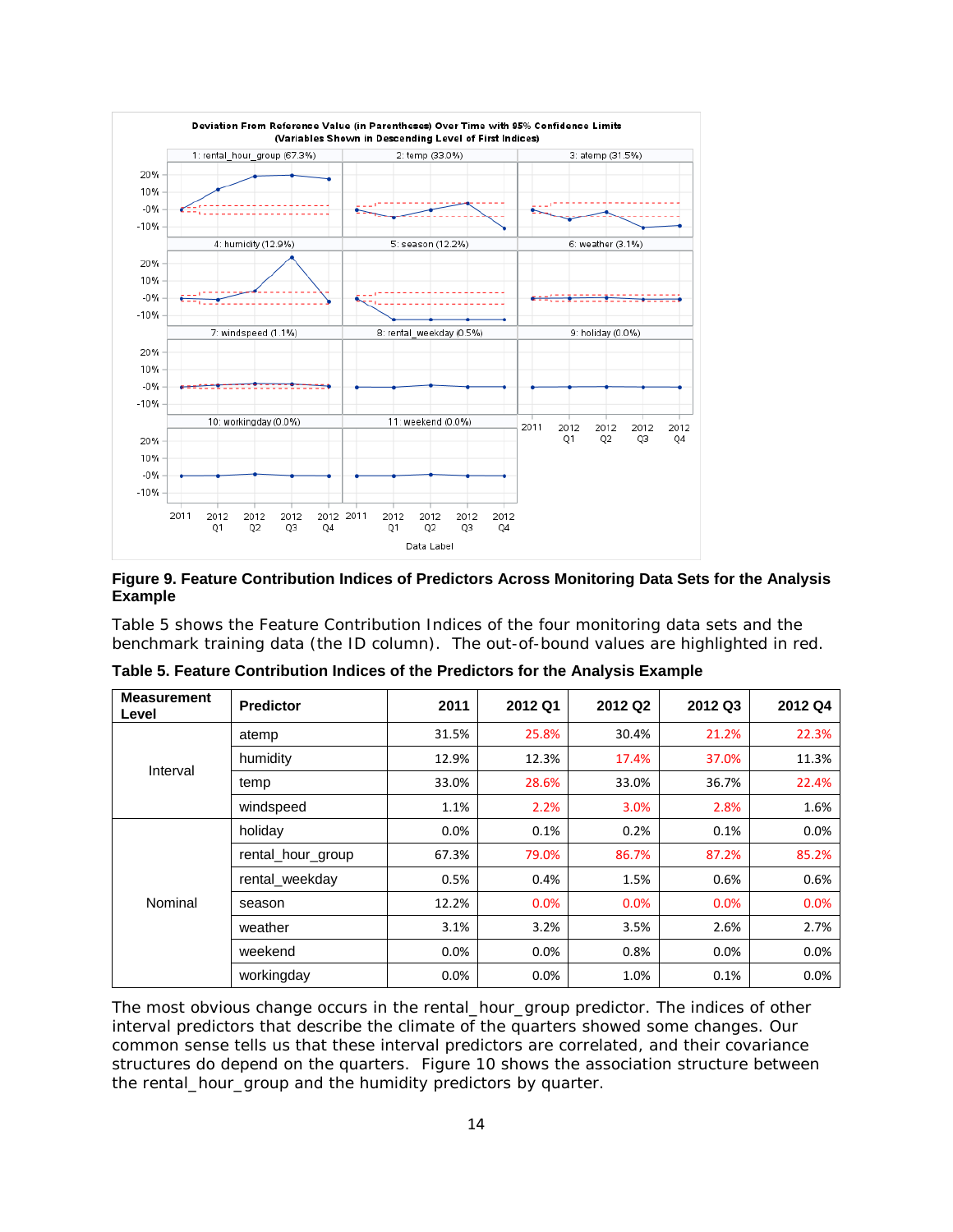

#### <span id="page-14-0"></span>**Figure 10. Association Structure Between the rental\_hour\_group and the humidity Predictors by Quarter**

At first glance, the humidity predictor has a smaller range in the quarterly data than in the training data. In addition, the rental hour group seems to affect the interquartile ranges. For example, the interquartile ranges during 5PM – 7PM of 2012 Q1 overlaps the least with that of 2012 Q4. During other times of day, the interquartile range of 2012 Q1 overlaps more with that of 2012 Q4.

Finally, the Feature Contribution Indices of the season drop to zero in the four monitoring data sets. This is no surprise because the season predictor is practically constant in each monitoring data set. Thus, it has no relevance to the model outcome except to raise or lower the overall mean of the predicted rental counts.

## **CONCLUSION**

We have introduced the Feature Contribution Index and we attempted to interpret the meanings of the index using a few simulated studies and the Bike Share Demand data. The Feature Contribution Index idea has plenty of room for improvement as we are not fully able to make conclusions based on their values. We welcome others to join us in further studying, improving, and interpreting the Feature Contribution Index.

#### **REFERENCES**

Fanaee-T, H., and Gama, J. (2014). "Event labeling combining ensemble detectors and background knowledge", *Progress in Artificial Intelligence,* 2(2-3), 113-117, Berlin Heidelberg, Germany: Springer-Verlag. [https://doi.org/10.1007/s13748-013-0040-3.](https://doi.org/10.1007/s13748-013-0040-3)

Kromrey, J. D., and Bell, B. A. (2010). "ES\_ANOVA: A SAS Macro for Computing Point and Interval Estimates of Effect Sizes Associated with Analysis of Variance Models," *Proceedings of the SouthEast SAS Users Group Conference (SESUG 2010)*, paper PO-05. Cary, NC: SAS Institute Inc. [https://analytics.ncsu.edu/sesug/2010/PO05.Kromrey.pdf.](https://analytics.ncsu.edu/sesug/2010/PO05.Kromrey.pdf)

Steiger, J. H. (2004). "Beyond the *F* Test: Effect Size Confidence Intervals and Tests of Close Fit in the Analysis of Variance and Contrast Analysis," *Psychological Methods*, 9(2), 164-182. [http://dx.doi.org/10.1037/1082-989X.9.2.164.](http://dx.doi.org/10.1037/1082-989X.9.2.164)